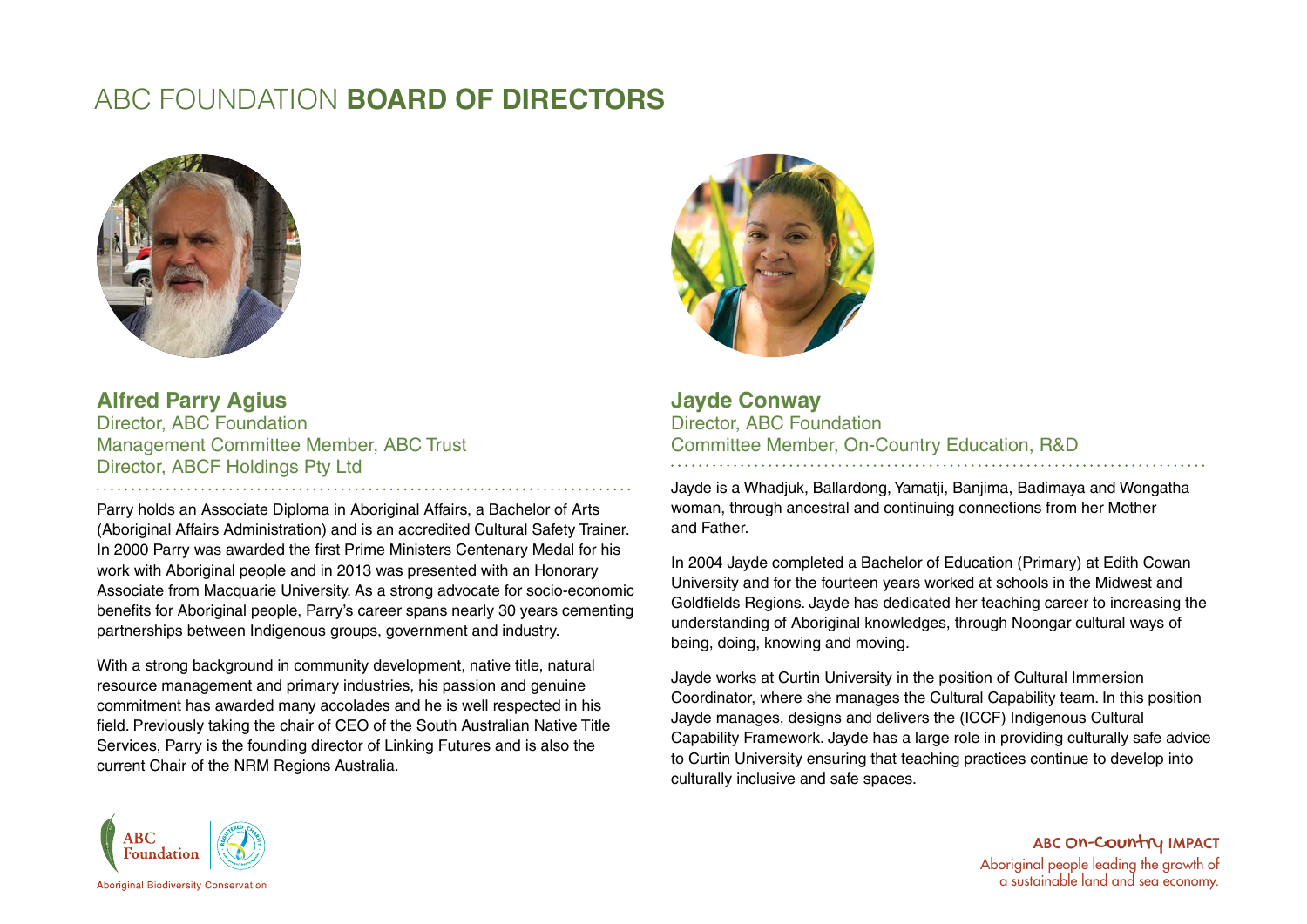# ABC FOUNDATION **BOARD OF DIRECTORS**



#### **Natasha Hunter,** Director, ABC Foundation Committee Member, ABCFL Risk & Remuneration Committee

Natasha holds an Associate Degree, Indigenous Community Health and Certificate IV in Indigenous Leadership. In 2013 Natasha was nationally selected to participate in Aboriginal and Torres Strait Islander Leadership program to gain change making skills and understand the Federal political system. A specialising in Indigenous Health, Education and Women's Empowerment, Natasha has dedicated herself to providing leadership and direction in Aboriginal Education for 20 years and was instrumental in the initial creation of the School Based Attendance Officer roles addressing poor attendance, retention and participation of Indigenous students.

Respected by her peers for personal integrity, Natasha excels in establishing a collaborative approach with skills in multi-stakeholder negotiation and community liaison. Through her current studies at Murdoch University, Natasha is focused on expanding her local knowledge to include Indigenous affairs on a national level.



### **Sean McNeair**  Director, ABC Foundation

Sean holds certification from the Australian Institute of Management and has a wealth of professional experience in the Marine sector having spent five years in the field of Conservation and Land Management at Murujuga National Park working in consultation with Murujuga Aboriginal Corporation and the Department of Biodiversity, Conservation, and Attractions.

As an executive leader, Sean brings depth of knowledge to the ABC board in human resource management, including recruitment and employee relations, and specialises in sensitive employee matters more specifically related to Aboriginal employees. He is dedicated to achieving positive outcomes for Indigenous people and has a keen interest in developing On-Country employment through economic development and enterprise. Sean is currently employed as the Malgana Land and Sea Management Coordinator of Yamatji Marpla Aboriginal Corporation and is well known for his ability to communicate with and achieve positive outcomes for Traditional Owner Groups and Aboriginal Corporations.



ABC O<mark>n-Country</mark> IMPACT Aboriginal people leading the growth of a sustainable land and sea economy.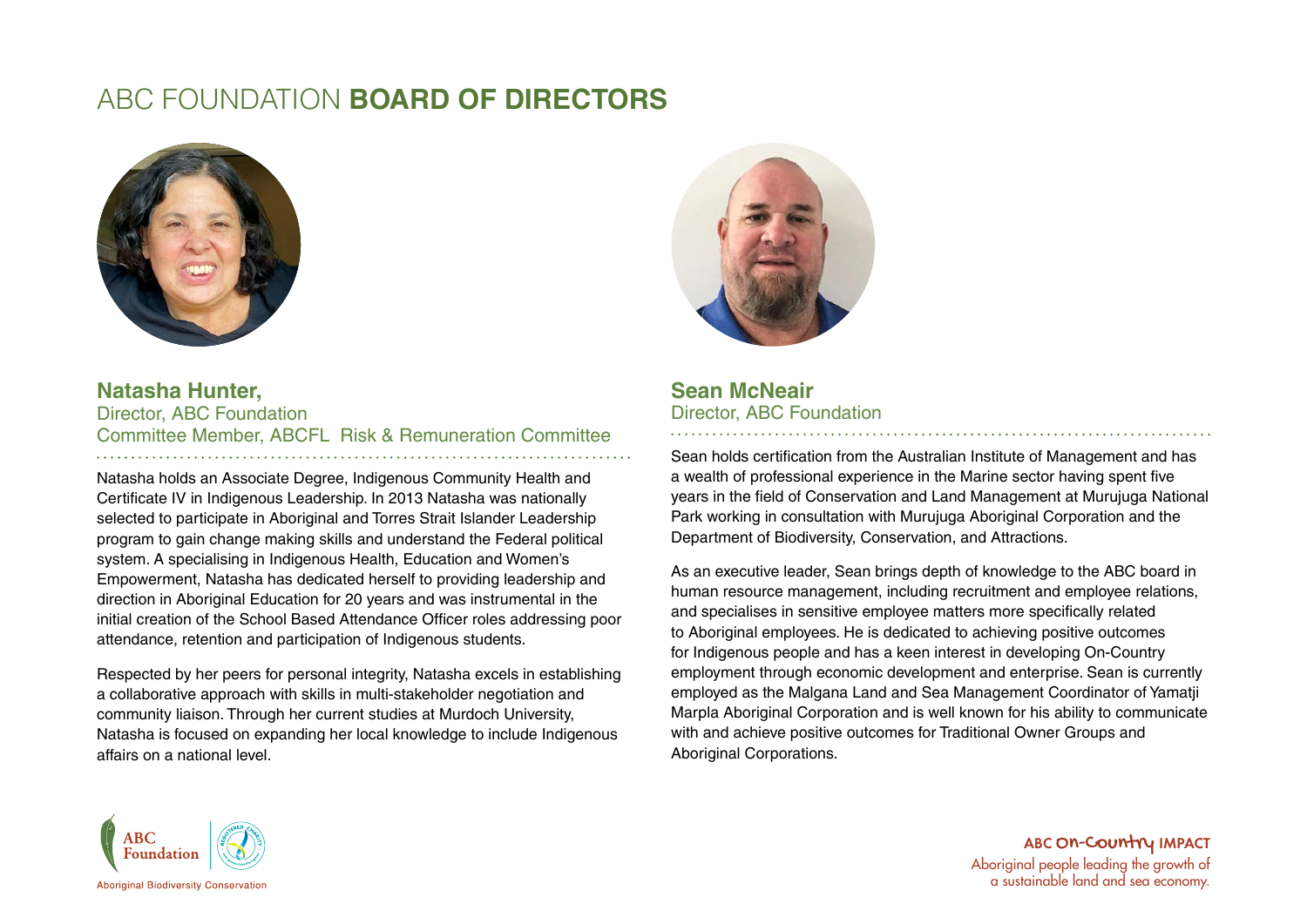

## **Chelsea Miles** Director, ABC Foundation

Chelsea holds a Graduate Certificate in Business - Public Sector Management and is currently a project manager at the Department of Education in Western Australia.

Chelsea is a Community Services industry expert with extensive knowledge of Aboriginal and Community Affairs in urban, regional and remote settings. Chelsea's strengths are in program and project development as well as leadership and management within government, non-government and community organisations. She has considerable experience in community engagement and has established extensive working relationships across all sectors of the community. She is also well regarded for her professionalism and strong work ethic.



**Alison Sentance** Group Chief Executive Officer, ABC Foundation Management Committee Member, ABC Trust Director, ABCF Holdings Pty Ltd

Alison holds a Masters in Business Administration, a Degree in Applied Science, Biodiversity and Environmental Park Management, and is currently studying a Masters in Professional Accounting. Alison has 15 years' experience working on pioneering strategic socio-economic Aboriginal landbased projects both locally and regionally across WA, NT and SA, within government and industry including the Indigenous Land and Sea Corporation, Rio Tinto and Voyages Indigenous Tourism Australia.

Highly skilled in conceptualising new business ideas, developing complex multi-level projects, implementing robust financial management, governance and compliance structures, mitigating risk and auditing financial business models. Passionate about community economic development, Alison started a consulting company in 2013, Vital Consult Pty Ltd, which became the first B Corp Certified Company in South Australia in 2014. In 2015, Alison was brought on to establish ABC Foundation Ltd, her proudest achievement.



ABC ON-COUNTY IMPACT Aboriginal people leading the growth of a sustainable land and sea economy.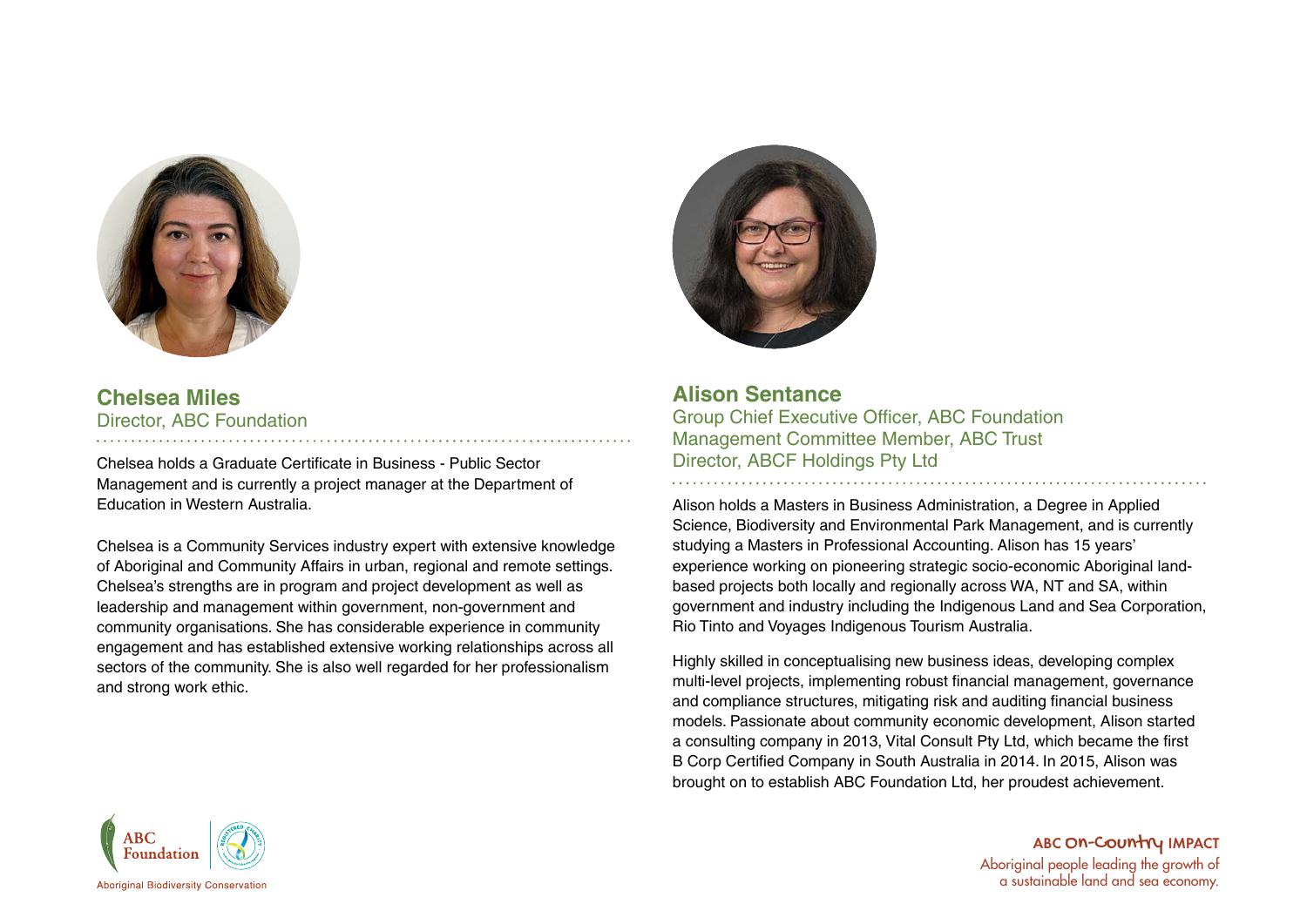

### **Helen Slater** Chairperson, ABC Foundation Committee Member, ABCFL Risk & Remuneration Committee Director, ABCF Holdings Pty Ltd

Helen is a qualified Workplace Assessor and holds a Certificate IV Career and Employability Skills, a Certificate IV in Training and Assessment and is a Guiding Circles Facilitator. With nearly 20 years of experience working in Education, Training and Employment, Helen is a highly skilled Industry and Government Liaison, a passionate and people-focused leader and excels at creating pathways for Aboriginal people through both career and economic development.

Helen has 10 years' experience working in the Oil and Gas, Construction and Mining Industries, providing advice and expertise to the Industry cultural and social issues, while creating opportunities for Aboriginal people through business and commercial contracts. Previous work includes Regional Development and Community Engagement on the Gorgon Project and as a Career, Development and Transition Officer and Mentor on the Pluto Project. Helen became a Director of Vital Consult Pty Ltd in 2017.



### **Deb Wilkes** Director, ABC Foundation Management Committee Member, ABC Trust Committee Member, On-Country Education, R&D

Deb is a current PhD student, holds a Masters in Research Practice, Graduate Certificate in Public Sector Management, Diploma of Management and an Undergraduate Degree in Youth Work. She is a Fellow of Leadership WA and a Fellow of Local Government Professionals. In 2012 she was named one of Australia's 100 Women of Influence, in 2014 she was awarded a Certificate of Appreciation from LG Professionals, and in 2021 was awarded the LG Professionals WA Meritorious Award for services to Community Development and LG Professionals WA Medal for services to the sector across the state.

With a background in local government, not-for-profit and corporate business, she has worked at senior levels in metropolitan, regional and remote locations in WA, and also spent time in America working for a multinational corporation. Her passion is for working with community-led and strength-based programs that create sustainable change for some of the most disadvantaged sections of our communities. In 2017 she established her own business, Building on Strengths, while continuing to work in the local government space.



ABC O<mark>n-Country</mark> IMPACT Aboriginal people leading the growth of a sustainable land and sea economy.